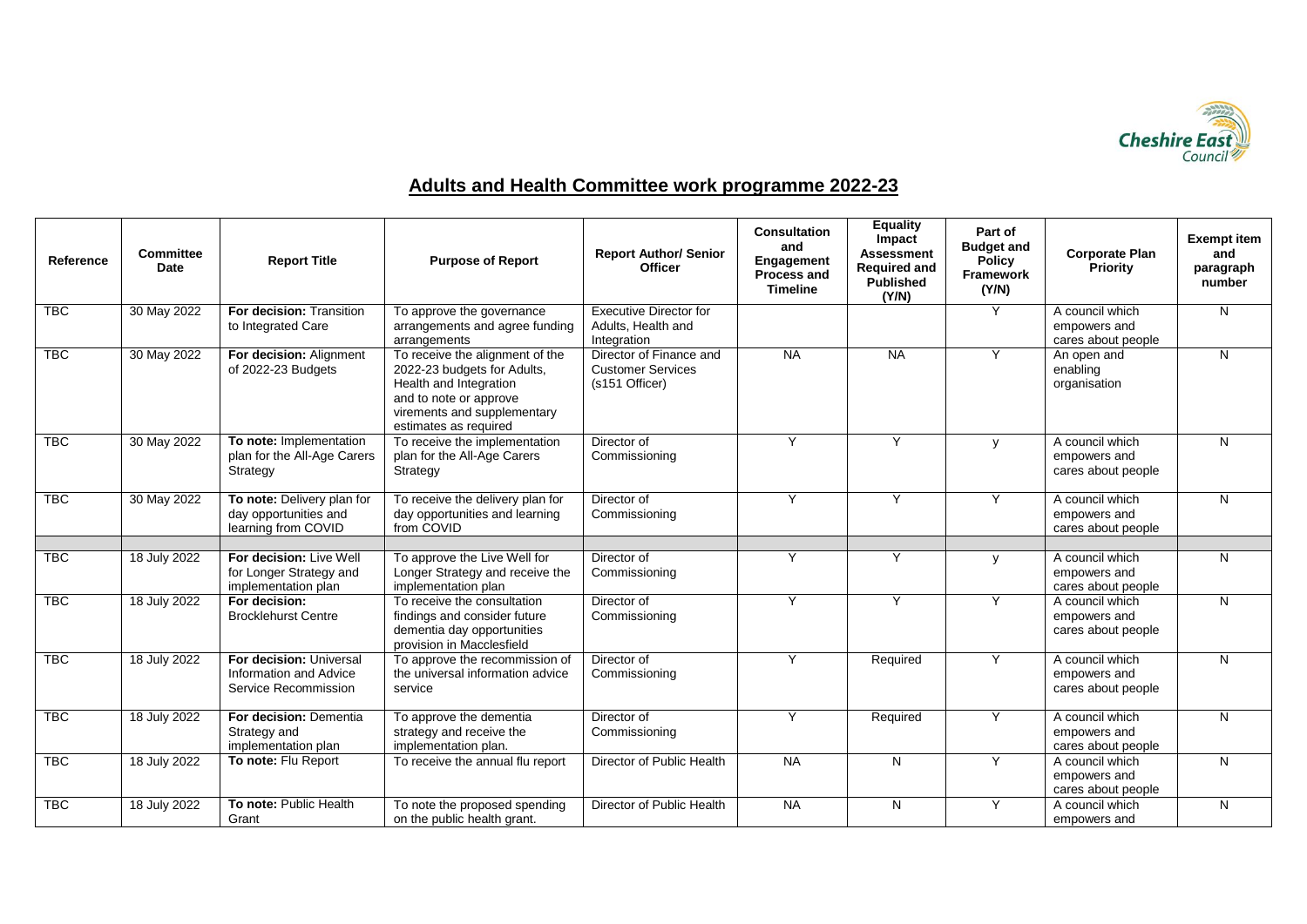|                 |                      |                                                                                                                                                   |                                                                                                                                                                   |                                                                       |           |           |   | cares about people                                    |   |
|-----------------|----------------------|---------------------------------------------------------------------------------------------------------------------------------------------------|-------------------------------------------------------------------------------------------------------------------------------------------------------------------|-----------------------------------------------------------------------|-----------|-----------|---|-------------------------------------------------------|---|
|                 |                      |                                                                                                                                                   |                                                                                                                                                                   |                                                                       |           |           |   |                                                       |   |
| <b>TBC</b>      | 26 September<br>2022 | For decision: Adult Social<br>Care charging policy                                                                                                | To approve the adult social care<br>charging policy                                                                                                               | Director of<br>Commissioning                                          | Y         | Required  | Y | A council which<br>empowers and<br>cares about people | N |
| <b>TBC</b>      | 26 September<br>2022 | For decision: First<br>financial review of 2022/23<br>(update to include)<br>progress on policy<br>proposals and material<br>variances from MTFS) | To receive the first financial<br>review for Adults, Health and<br>Integration and to note or<br>approve virements and<br>supplementary estimates as<br>required  | Director of Finance and<br><b>Customer Services</b><br>(s151 Officer) | <b>NA</b> | <b>NA</b> | Υ | An open and<br>enabling<br>organisation               | N |
| <b>TBC</b>      | 26 September<br>2022 | To note: Local<br>Safeguarding Adults<br><b>Board Annual Report</b><br>2021/22                                                                    | To receive the annual report of<br>the Local Safeguarding Adults<br>Board.                                                                                        | Director of Adult Social<br>Care                                      | <b>NA</b> | N         | Y | A council which<br>empowers and<br>cares about people | N |
| <b>TBC</b>      | 26 September<br>2022 | To note: Scorecard Q1<br>(will also include Q4 data)                                                                                              | To consider key performance<br>indicators/ measures.                                                                                                              | Director of Adult Social<br>Care                                      | <b>NA</b> | N         | Y | A council which<br>empowers and<br>cares about people | N |
| <b>TBC</b>      | 26 September<br>2022 | To note: covid/closing<br>down programme-<br>summary report                                                                                       | To receive a summary report on<br>covid closing down programme                                                                                                    | Director of Public Health                                             | N/A       | N         | Ÿ | A council which<br>empowers and<br>cares about people | N |
| <b>TBC</b>      | 21 November<br>2022  | For decision: VCFSE<br>social enterprise model                                                                                                    | To approve a social enterprise<br>model for the VCFSE sector                                                                                                      | Director of<br>Commissioning                                          | Y         | Required  | Y | A council which<br>empowers and<br>cares about people | N |
| <b>TBC</b>      | 21 November<br>2022  | For decision: Second<br>financial review of 2022/23                                                                                               | To receive the second financial<br>review for Adults, Health and<br>Integration and to note or<br>approve virements and<br>supplementary estimates as<br>required | Director of Finance and<br><b>Customer Services</b><br>(s151 Officer) | <b>NA</b> | $N_A$     | Y | An open and<br>enabling<br>organisation               | N |
| <b>TBC</b>      | 21 November<br>2022  | To note: Director of Public<br><b>Health Annual Report</b><br>2021/22                                                                             | To receive the Director of Public<br>Health Annual Report.                                                                                                        | Director of Public Health                                             | <b>NA</b> | N         | Υ | A council which<br>empowers and<br>cares about people | N |
| <b>TBC</b>      | 21 November<br>2022  | To note: Local Account<br>for Adult Social Care                                                                                                   | To consider the annual required<br>Local Account of Adult Social<br>Care Services, outlining how the<br>council has supported people<br>over the previous year.   | Director of Adult Social<br>Care                                      | <b>NA</b> | N         | Y | A council which<br>empowers and<br>cares about people | N |
| <b>TBC</b>      | 21 November<br>2022  | To note: Adult Social<br>Care Winter Plan 2022-23                                                                                                 | To receive an update on the<br>schemes and actons being<br>deployed to address winter<br>pressures.                                                               | Director of<br>Commissioning                                          | <b>NA</b> | N         | Y | A council which<br>empowers and<br>cares about people | N |
| AH/17/21-<br>22 | 23 January<br>2023   | For decision:<br>Accommodation with Care<br>Recommission                                                                                          | To approve the recommission of<br>Accommodation with Care<br>Services (Care Homes).                                                                               | Director of<br>Commissioning                                          | Y         | Required  | Y | A council which<br>empowers and<br>cares about people | N |
| <b>TBC</b>      | 23 January<br>2023   | For decision: Bed based<br>carer respite                                                                                                          | To approve the recommission of<br>bed based carer respite                                                                                                         | Director of<br>Commissioning                                          | Y         | Required  | Y | A council which<br>empowers and                       | N |